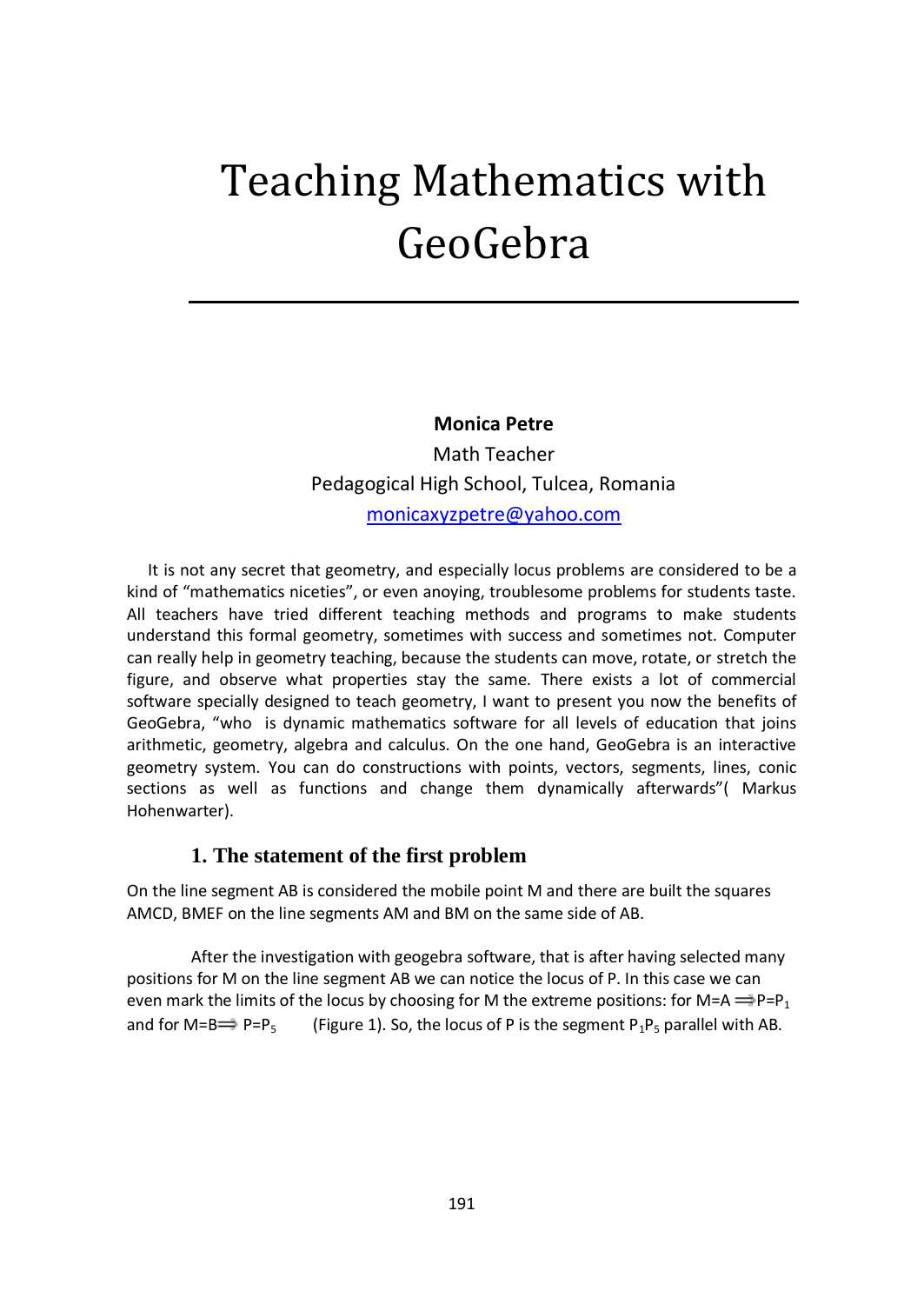

**Figure.1**

## **The mathematical solution (elementary level)**

Let  $O_1$  and  $O_2$  be squares centers AMCD and BMEF, and  $I_1$  and  $I_2$  their projections on the AB. Then  $O_1I_1 = \frac{1}{2}AM$  and  $O_2I_2 = \frac{1}{2}BM$  (Figure 2). If P is the middle point for  $O_1 O_2$  and I it is the projection of P on AB segment, then

$$
p_1 = \frac{1}{2}(O_1I_1 + O_2I_2)
$$

and

$$
Pl = \frac{1}{4}(AM + MB) = \frac{AB}{4} = constant.
$$

So, the locus of P is the line parallel with AB.



**Figure 2**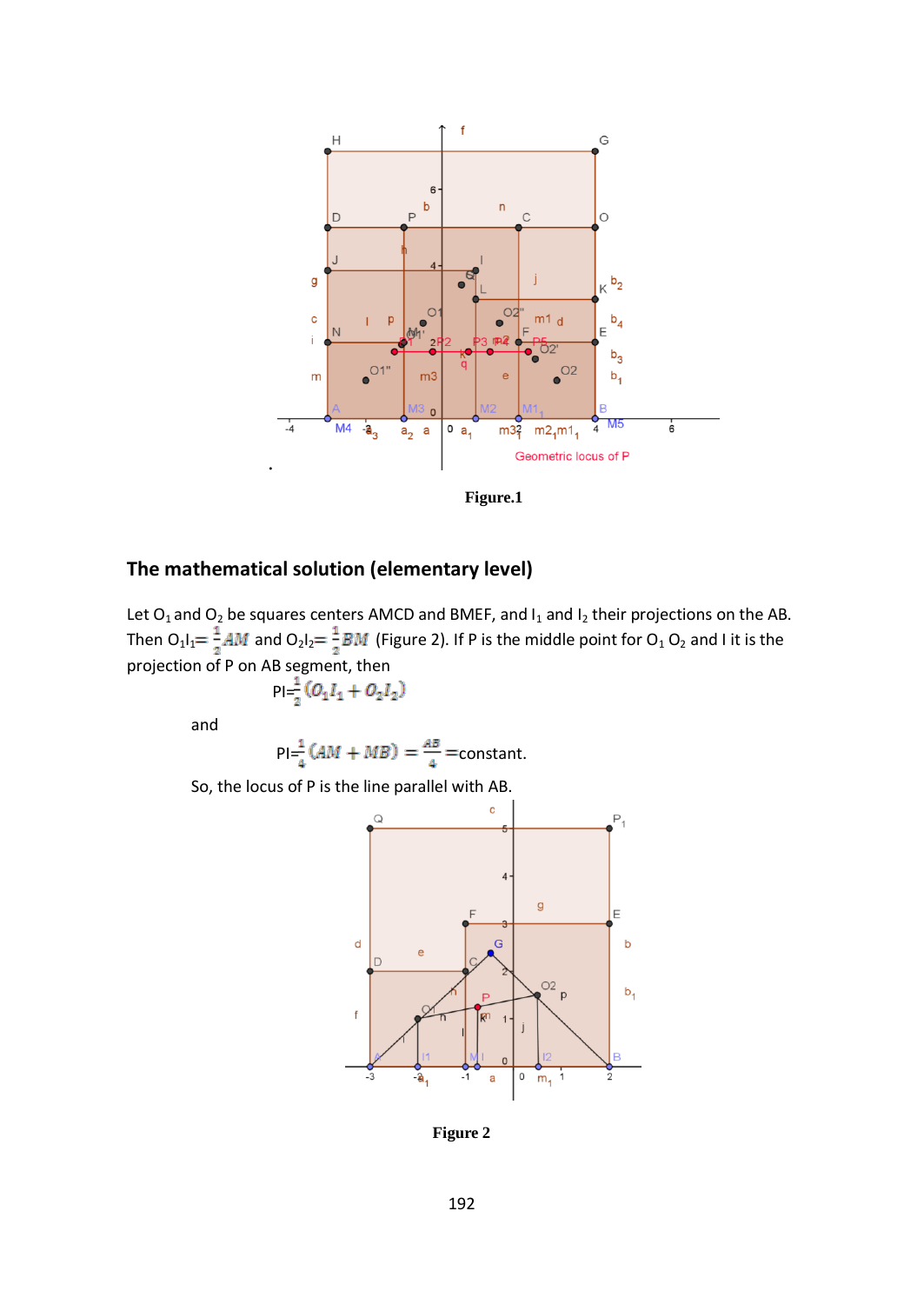## **2. The second problem statement**

In an equilateral triangle of side "a" it is inscribed an equilateral triangle of a minimum area.

Even thought the soft cannot solve problems of "extreme" (or, at least, I haven't discovered this resource) the students can still make some investigations by selecting different position for D on the line segment AC, and comparing the estimated area, will notice the area will become smaller when one of the vertexes of the equilateral triangle inscribed in the initial triangle is the midpoint of the side AC.

Maybe, in the future, we'll be able to create some new tools using the GeoGebra soft, so that we'll can solve even problems of "geometric extreme" which are a chapter pretty difficult for students.

## **The mathematical solution (elementary level)**

Let AD=CF=BE=x ( Figure 3).

Area of equilateral triangle DEF is:

 $S = \sigma[ABC] - 3\sigma[ADE] \Rightarrow AD = x, AE = a - x, EP = (a - x)\frac{\sqrt{3}}{2}.$ So S =  $\frac{a^2\sqrt{3}}{4}$  - 3  $\cdot \frac{x}{2}$  (a - x)  $\frac{\sqrt{3}}{2}$  =  $\frac{\sqrt{3}}{4}$  (3x<sup>2</sup> - 3ax + a<sup>2</sup>) and trinomial 3x<sup>2</sup> - 3ax + a<sup>2</sup> has a minim for  $x = \frac{a}{2}$  and  $S = \frac{\sqrt{3}}{16}a^2$ .

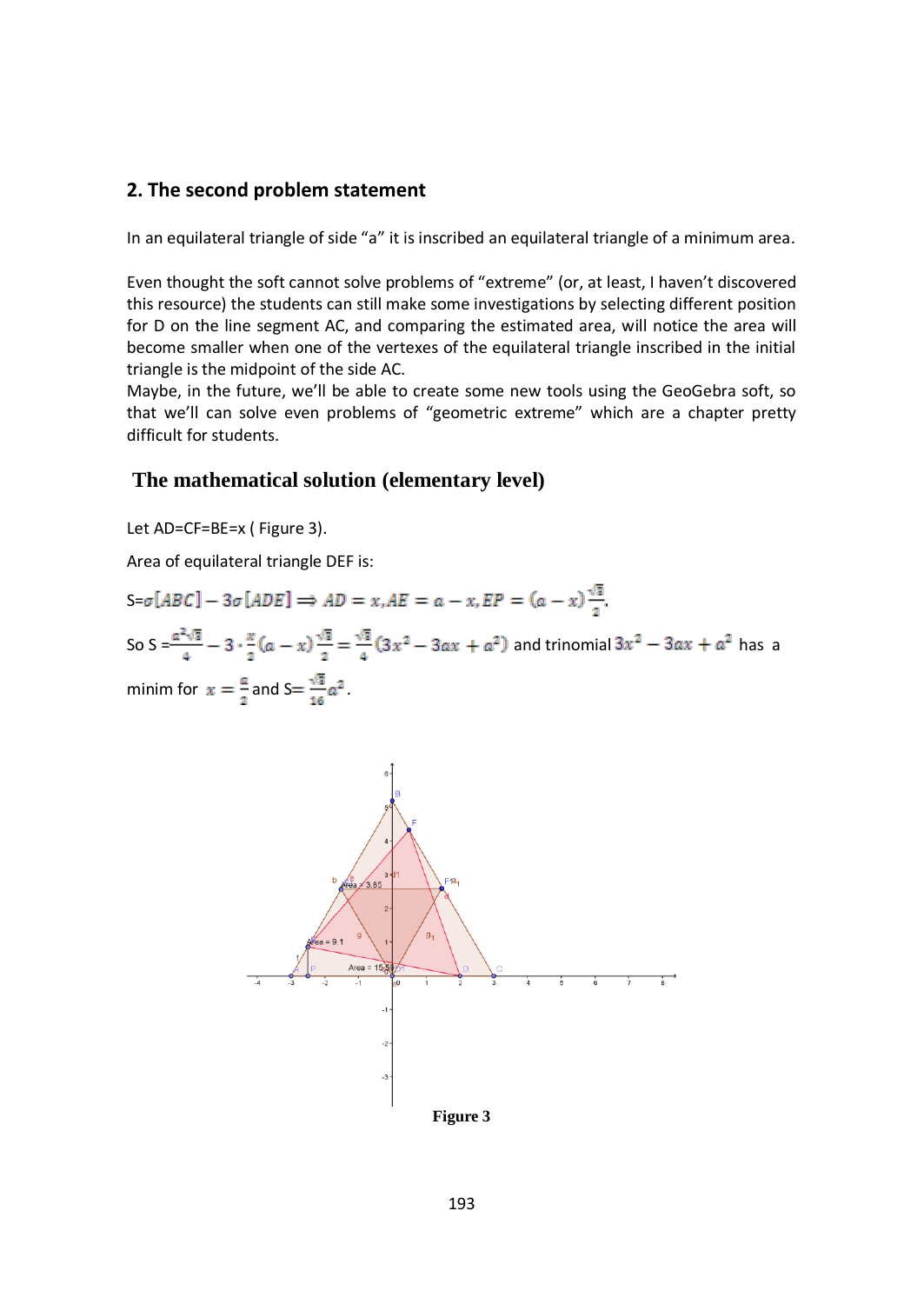#### **3. The third problem statement**

For any triangle ABC, [AD and [AD' are internal and external bisectors for angle  $\overline{BAC}$ . The locus of a point M moving so that MB/MC=AB/AC ( ≠1) is a circle conteined points A, D and D' called the Circle of Apollonius.

## **The mathematical solution (elementary level)**

By bisectors theorem result AB/AC=BD/BC, so MB/MC=BD/BC, so [MD is internal bisector for angle  $\overline{BMC}$ . Similarly, using external bisector theorem and MB/MC=AB/AC  $\Rightarrow$  [MD' is the

external bisector for angle  $\widehat{BMC}$ . So,  $m(\widehat{DMD'})=90^\circ$  and because D and D' are fixed. M is

belongs to the circle of diameter [DD'].





This is a wonderful theorem in plane geometry, and the demonstration that any point on the circle belongs locus is very interesting but it is , of course, well known. What I want to emphasize here, it is that the determination by intuition of the locus of M by choosing many positions form and noticing that the angle DMD is always constant(90 $^{\circ}$ ),so the locus of M is the circle of diameter [DD'].